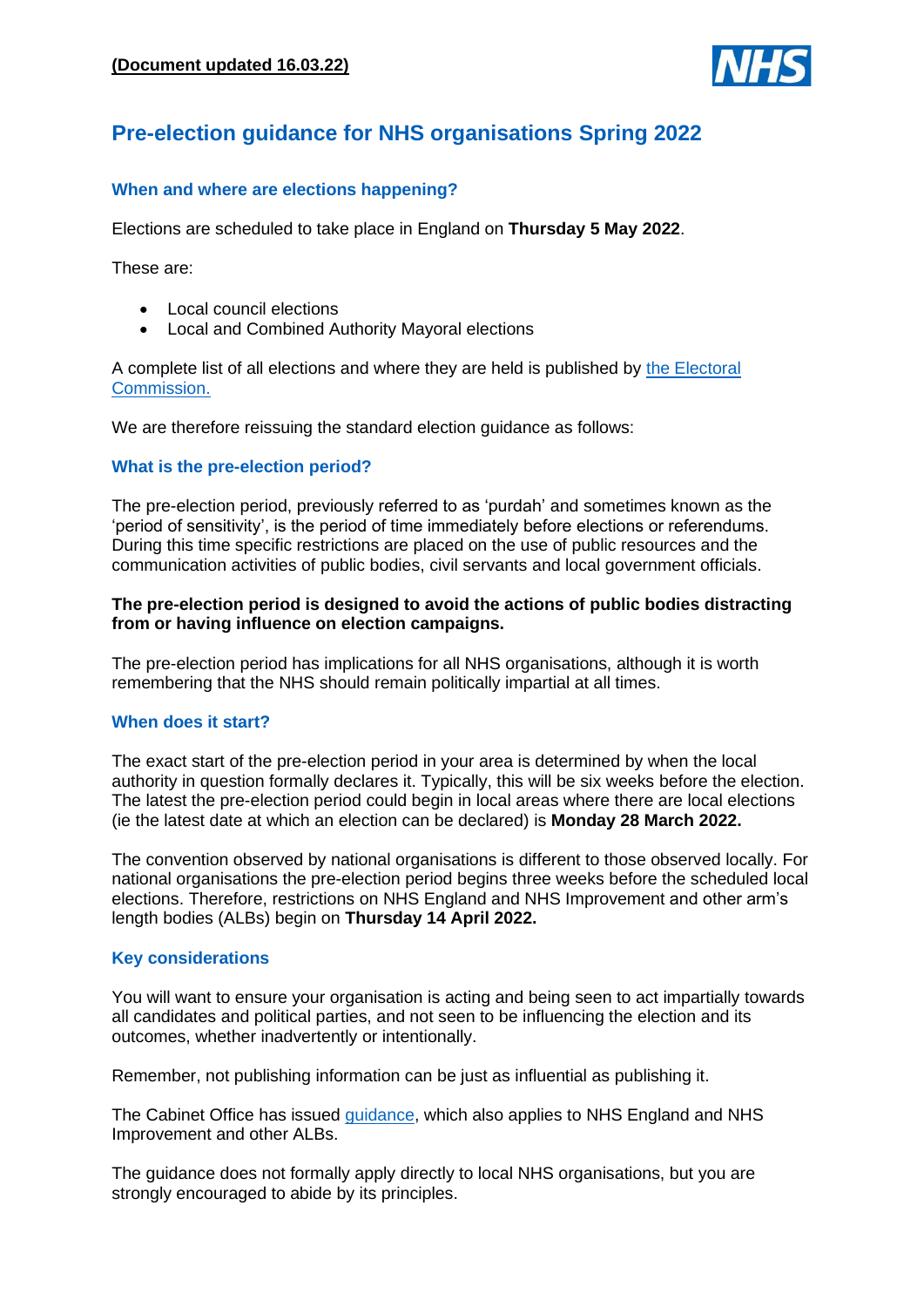Local organisations should adhere to processes and restrictions in place due to the national Emergency preparedness, resilience and response (EPRR) incident level.

# **During the pre-election period, there should be:**

- no new announcements of policy or strategy
- no announcements on large and/or contentious procurement contracts
- no participation by NHS representatives in debates and events that may be politically controversial, whether at national or local level.

These restrictions apply in all cases other than where postponement would be detrimental to the effective running of the local NHS, or wasteful of public money.

Communications activities necessary for operational delivery purposes should continue as normal.

NHS organisations and staff should continue to adhere to Government restrictions and public health advice to control COVID-19.

## **You should consider:**

- Requests for information: These should always be handled in an impartial manner so that information is made available to all candidates. Information should be factual, and candidates should be responded to in a timely manner.
- Briefing MPs and ministers: These should be handled as per the usual process, ensuring any information shared is factual.
- Consultations: No consultations should be launched during the pre-election period unless they are considered essential. Ongoing consultations should continue but should not be promoted. Consultation periods can be extended if it is expected that the pre-election period will impact negatively on the quality of the consultation. Consultation responses should not be published until after the pre-election period comes to an end.
- Media handling: Avoid proactive media work on issues that may be contentious. Reactive lines should be factual and where possible, in line with previous lines.
- Events: Avoid attending events where you may be asked to respond to questions about policy or on matters of public controversy. This may mean withdrawing from previously agreed engagements.
- Visits from politicians: The decision to host visits is at your discretion. The same approach must be applied to all visit requests from candidates/parties to avoid any question of bias. This means, if you agree to a visit from a candidate, all other candidates should be invited to visit. Any visits should not interfere with the day to day running of your service and you should be mindful of patient privacy and dignity.
- Social media and web: Nothing contentious should be posted on your website or social media accounts. Updates/posts, including blogs, should only convey essential factual information.
- Campaigns: Do not undertake major publicity campaigns unless time critical (ie a public health emergency).